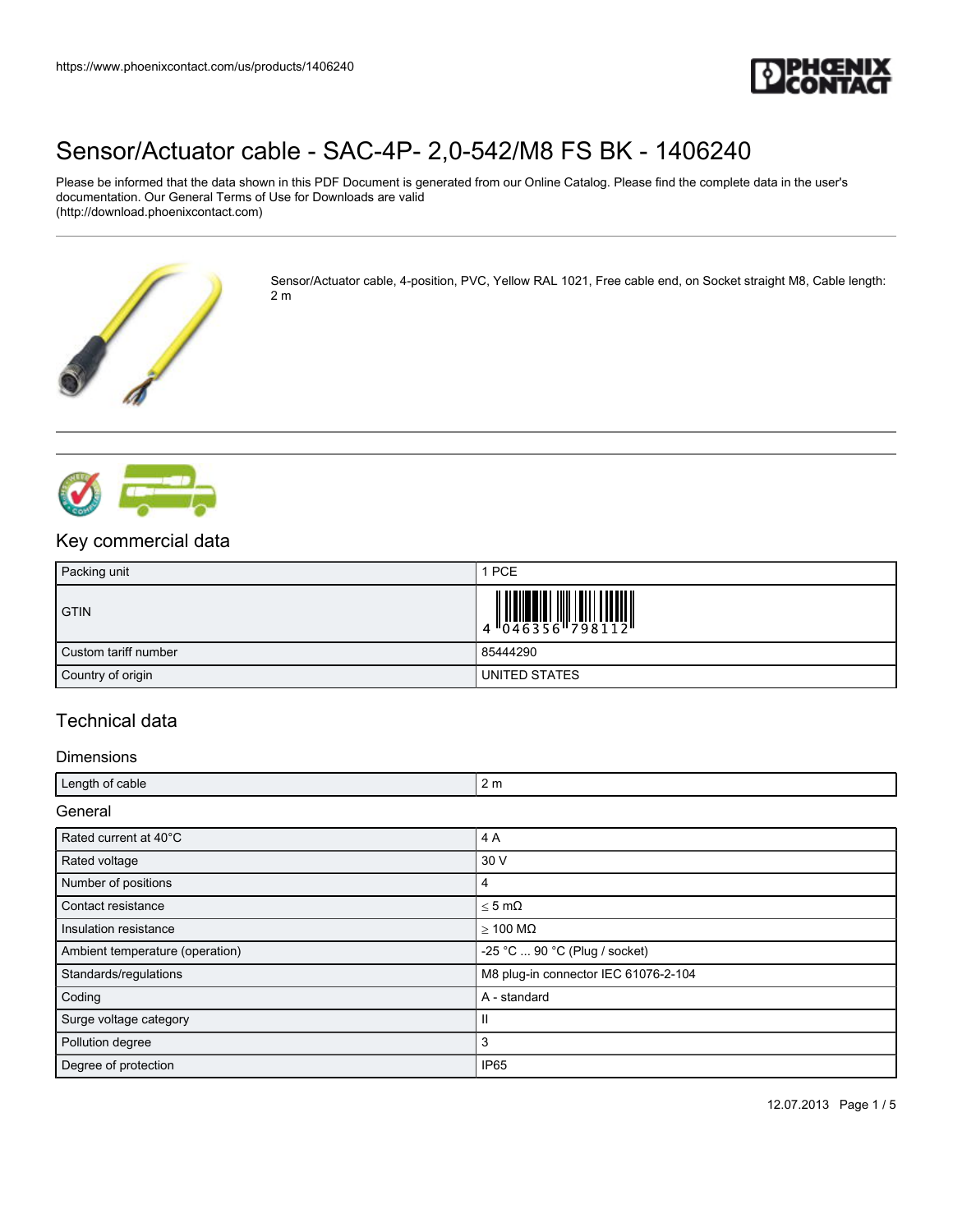

## Technical data

#### General

| Degree of protection        | IP <sub>67</sub>                            |
|-----------------------------|---------------------------------------------|
| Degree of protection        | IP68                                        |
| Insertion/withdrawal cycles | >100                                        |
| Torque                      | 0.2 Nm (M8 plug-in connectors)              |
| Contact material            | CuSn                                        |
| Contact surface material    | Ni/Au                                       |
| Contact carrier material    | <b>TPU GF</b>                               |
| Material of grip body       | TPU, hardly inflammable, self-extinguishing |
| Material, knurls            | Zinc die-cast, nickel-plated                |
| Sealing material            | <b>NBR</b>                                  |
| Status display              | No                                          |

#### Line characteristics

| Cable type                                    | PVC yellow 105 °C                          |
|-----------------------------------------------|--------------------------------------------|
| Cable type (abbreviation)                     | 542                                        |
| UL AWM style                                  | 2517 (105°C/300 V)                         |
| AWG signal line                               | 24                                         |
| Core diameter including insulation            | 1.12 mm $\pm 0.03$ mm                      |
| Wire colors                                   | brown, blue, black, white                  |
| Overall twist                                 | 4 wires, twisted                           |
| External sheath, color                        | yellow                                     |
| External cable diameter D                     | 4.4 mm $\pm$ 0.2 mm                        |
| Minimum bending radius, flexible installation | $8 \times D$                               |
| Cable weight                                  | 25 kg/km                                   |
| Outer sheath, material                        | <b>PVC</b>                                 |
| Material conductor insulation                 | <b>PVC</b>                                 |
| Conductor material                            | Tin-plated Cu litz wires                   |
| Nominal voltage, cabel                        | 300 V                                      |
| Other resistance                              | UV resistant                               |
| Ambient temperature (operation)               | -30 °C  105 °C (cable, fixed installation) |

# **Classifications**

#### ETIM

| <b>ETIM 3.0</b> | EC001855 |
|-----------------|----------|
| <b>ETIM 4.0</b> | EC001855 |
| ETIM 5.0        | EC001855 |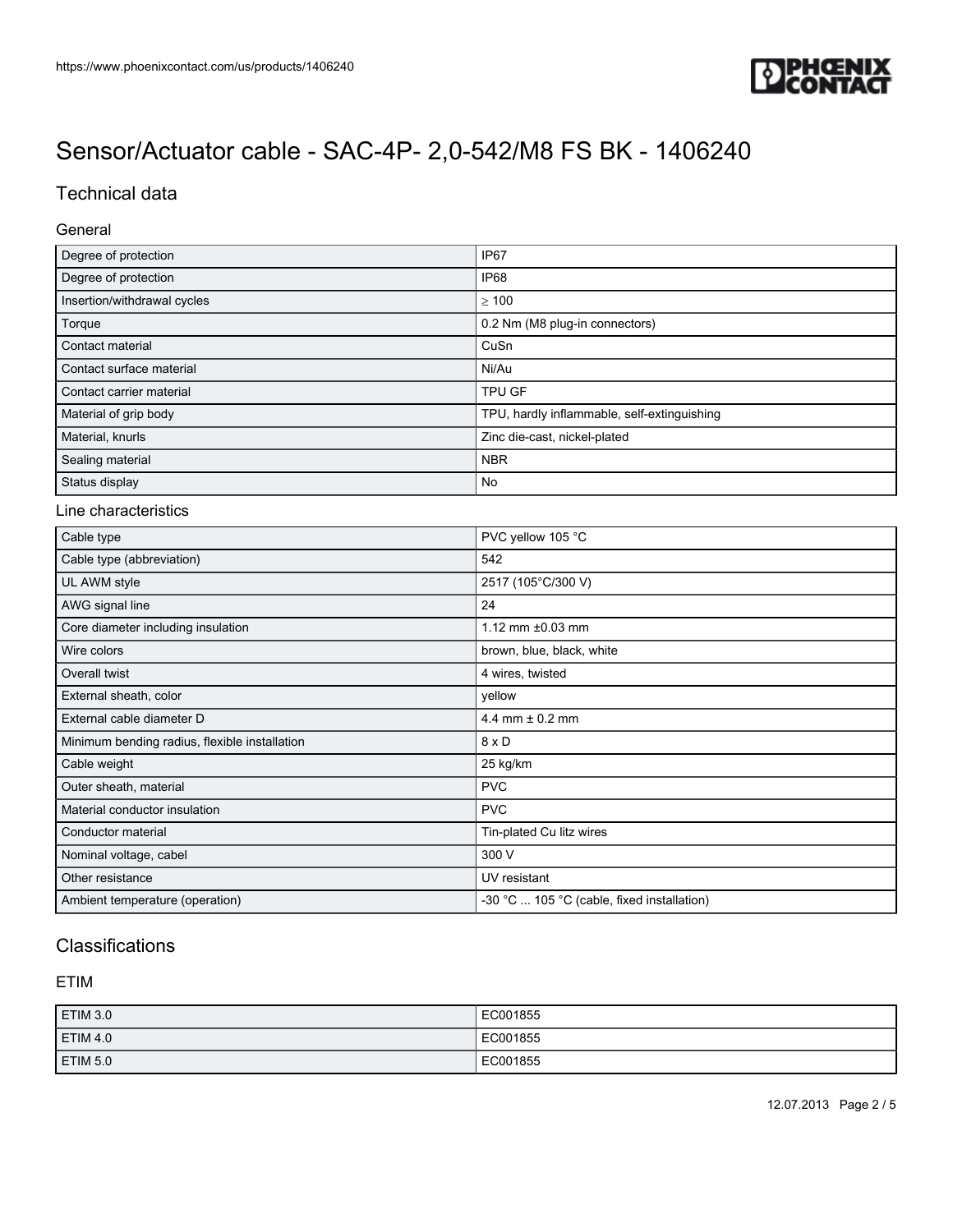

## **Classifications**

#### UNSPSC

| <b>UNSPSC 11</b>     | 31251501 |
|----------------------|----------|
| <b>UNSPSC 12.01</b>  | 31251501 |
| UNSPSC 13.2          | 31251501 |
| UNSPSC 6.01          | 31251501 |
| <b>UNSPSC 7.0901</b> | 31251501 |

#### eCl@ss

| eCl@ss 4.0 | 27060306 |
|------------|----------|
| eCl@ss 4.1 | 27060306 |
| eCl@ss 5.0 | 27061801 |
| eCl@ss 5.1 | 27061801 |
| eCl@ss 6.0 | 27061801 |
| eCl@ss 7.0 | 27061801 |

# Approvals

#### Approvals

#### Approvals

UL Listed / cUL Listed / cULus Listed

Ex Approvals

Approvals submitted

#### Approval details

| UL Listed <b>4</b> |       |
|--------------------|-------|
|                    |       |
| Nominal current IN | 4 A   |
| Nominal voltage UN | 125 V |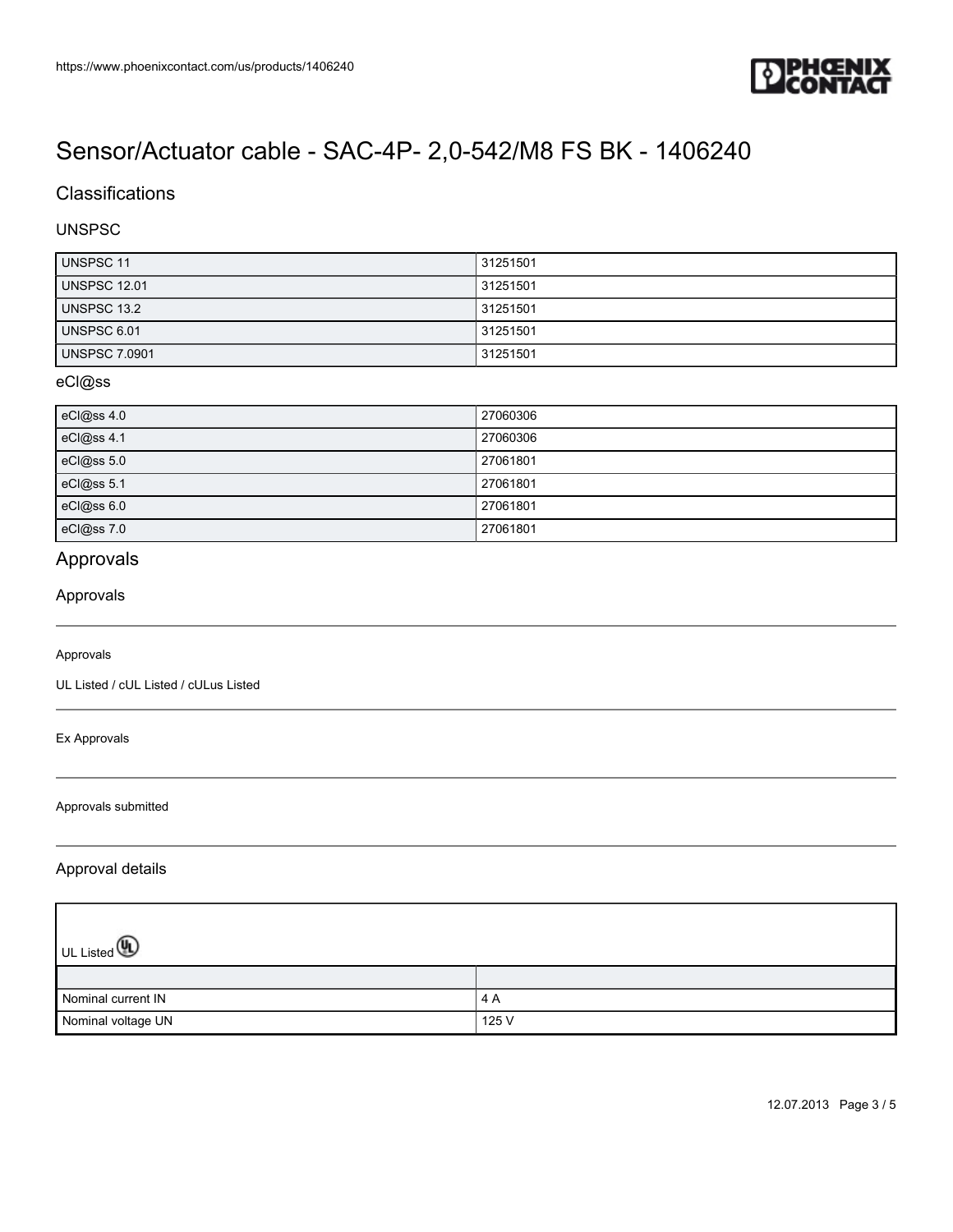

## Approvals

Г

| $\vert$ cUL Listed $^{\circ}$ $\mathbb{\Omega}$ |       |
|-------------------------------------------------|-------|
|                                                 |       |
| Nominal current IN                              | 4 A   |
| Nominal voltage UN                              | 125 V |



#### Accessories

Accessories

Protection and sealing elements

[Screw plug - PROT-M 8 MS-PA-CHAIN - 1430860](https://www.phoenixcontact.com/us/products/1430860)

M8 sealing cap made of plastic with fixing band for sensor cables, for M8 sockets



Tools

[Torque screwdriver - TSD 02 SAC - 1208487](https://www.phoenixcontact.com/us/products/1208487)



Torque screwdriver, with preset torque of 0.2 Nm and 4 mm hexagonal drive for M8 connectors

[Tool - SAC BIT M8-D10 - 1208461](https://www.phoenixcontact.com/us/products/1208461)



Nut for assembling sensor/actuator cables with M8 connector and for M8 connectors with QUICKON fast connection technology, for 4 mm hexagonal drive